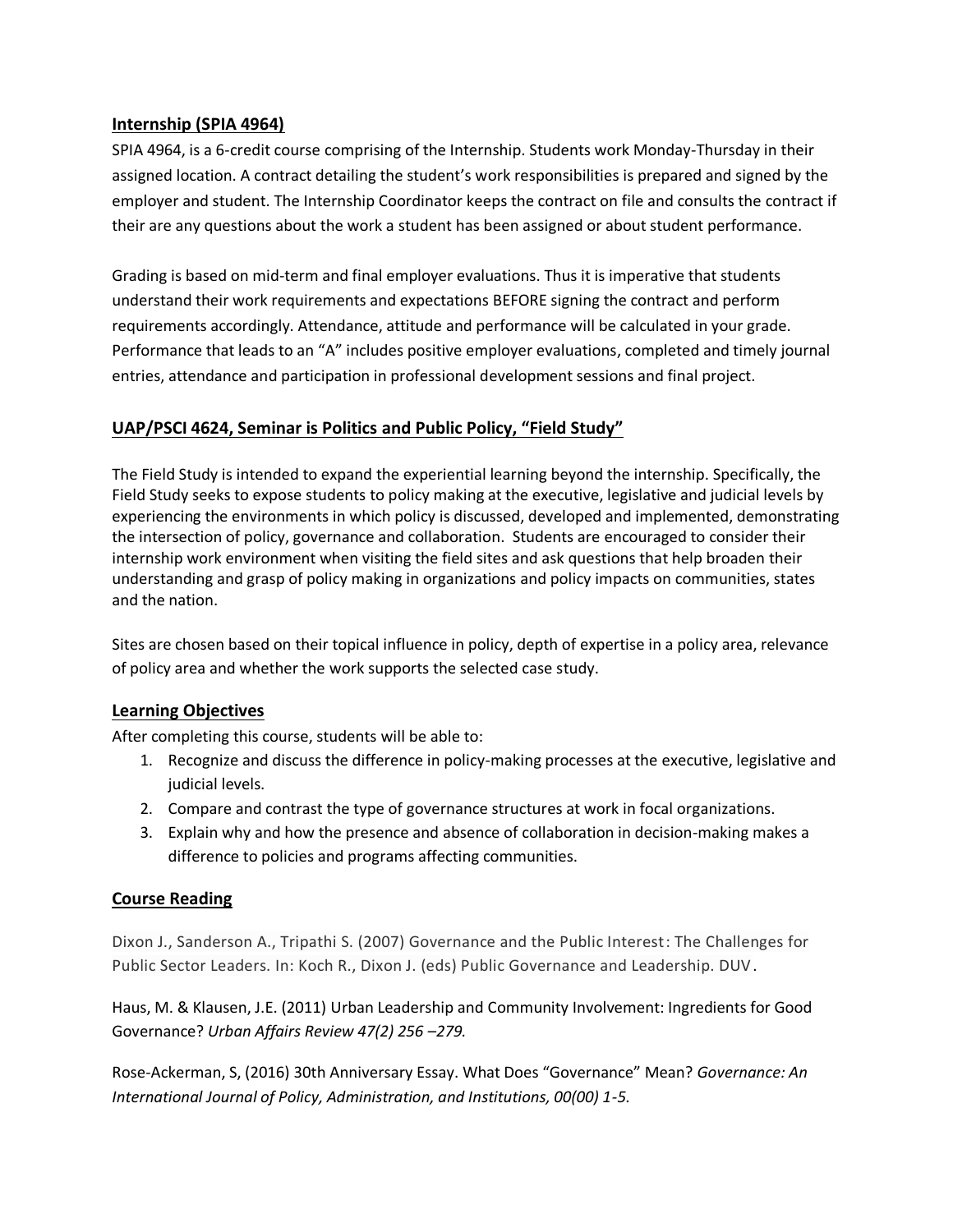## **Site Visits**

Capitol Hill, Congressman Don Beyer, Virginia 8th District Department of State United States District Court Eastern District of Virginia Others TBD based on case study

### **Journal**

Students will keep a regular **Journal** reflecting on field study, professional development and internship experiences. Formats are flexible but each week journals should include at least two questions that students raise that summarizes observations regarding the effect of democracy and/or governance on policy making. As a broad benchmark, the goal is to write about 250 words a week. **Journal entries are due by 11 pm every Sunday.**

### **Grading:**

Memos, 50% (approximately 25% each)

- 1. Memo #1 (500-750 words)
- 2. Memo #2 (500-750 words)

Written work will be evaluated using four equally weighted criteria:

- Assignment Does it respond to the question or assignment?
- Analysis Does it present a clear thesis or narrative? Are its conclusions supported?
- Grounding Does it make effective use of course materials to establish firm theoretical and conceptual grounding?
- Readability Is it concise and well‐organized? Is the language clear? Is it free of egregious typos, grammatical errors, and other distractions?

Final Project, 30%. Requirements:

#### Paper

• Papers must be between **3-5 pages, double-spaced** and proofed carefully. Use descriptive words and clear language, not jargon, to describe your experiences. Write to pull your reader into your story. Follow the criteria for all written work and use section headers as appropriate.

#### Presentations

• Presentations are a summary of the paper and should be **7-10 minutes in length**. PRACTICE! Audio and/or video tape yourself, paying attention to body movements, hand gestures and fillers such as "um" and "like". Presentations may be in PowerPoint or Prezi.

#### Journal, 20%

• Weekly entry of at least 250 words.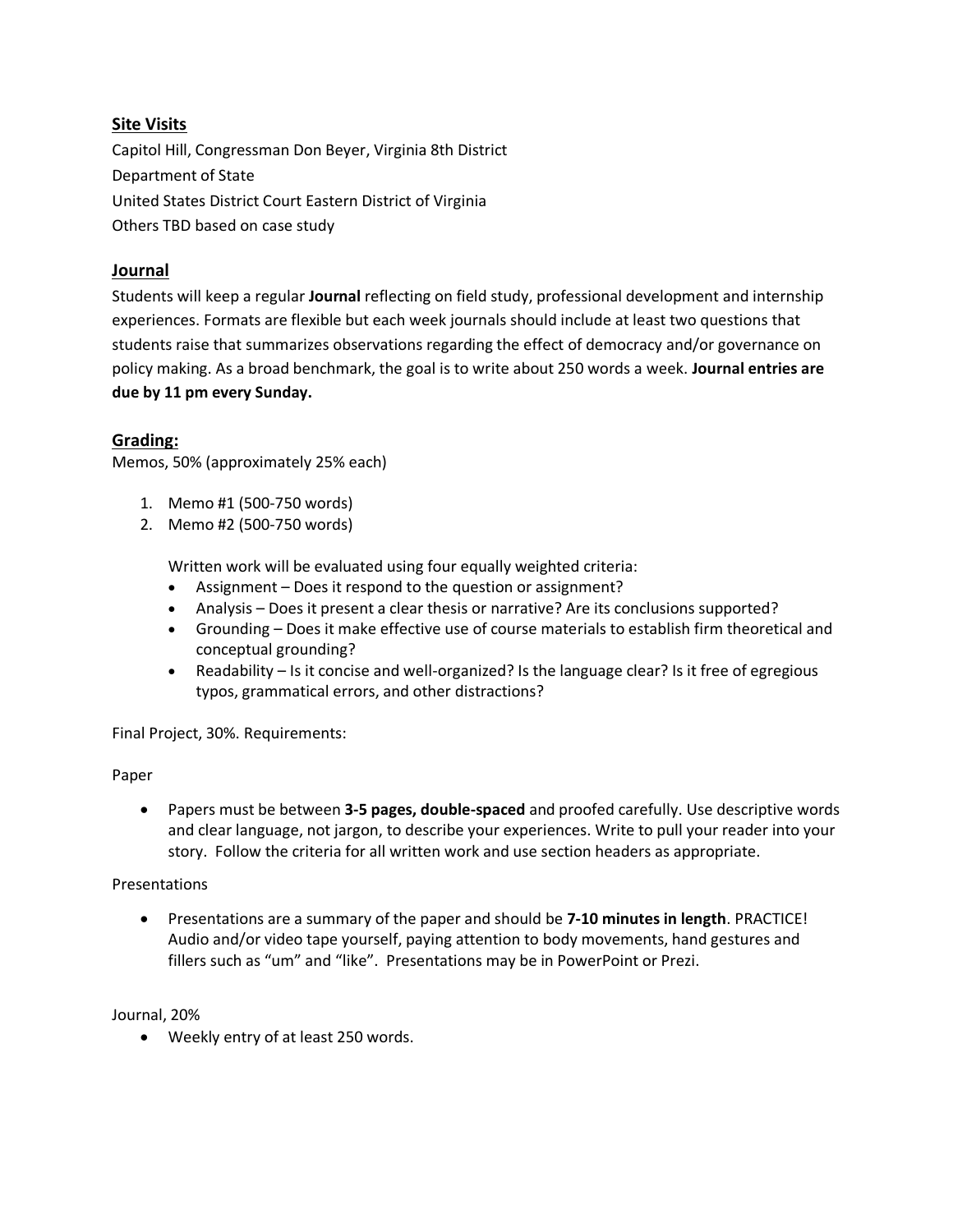# **Policy Seminar (UAP 4644/PSCI 4644), Policy and Administration in a Democracy**

Seminar participants will reflect on how the presentation of policy evidence shapes how policymakers and members of the public respond to problems of everyday governance. The Seminar seeks to provide fellows the skills to recognize governance structures in organizations and how to use policy evidence to insert themselves into discussions that affect them. Coursework is reading and writing intensive. The seminar meetings and assignments are organized in four sections:

- ➔ **Section 1 - Constructing Evidence in Policy Debate** explores the process of creating, communicating, and consuming quantitative and visual evidence in policy debate.
- ➔ **Section 2 Organizing National Security Policy** explores the development of the National Security Council (NSC) and the process of NSC policy-making.
- ➔ **Section 3 - Urban Governance** explores debate over a specific policy issue as a case study of governance, collaboration and response to critical policy matters.
- ➔ **Section 4 - Final Policy Briefings** focuses on the development and delivery of a short briefing examining a policy problem, project, or proposal.

# **Course Reading**

Miller, Jane E. *The Chicago guide to writing about numbers*. University of Chicago Press, 2008. Other readings as assigned.

# **Requirements**

Evaluation of student coursework will be based on eight course elements – each constituting 25 percent of the final course grade:

- 1. Memo #1 (500-750 words)
- 2. Memo #2 (500-750 words)

Written work will be evaluated using four equally weighted criteria:

- → Assignment Does it respond to the question or assignment?
- → Analysis Does it present a clear thesis or narrative? Are its conclusions supported?
- $\rightarrow$  Grounding Does it make effective use of course materials to establish firm theoretical and conceptual grounding?
- → Readability Is it concise and well-organized? Is the language clear? Is it free of egregious typos, grammatical errors, and other distractions?